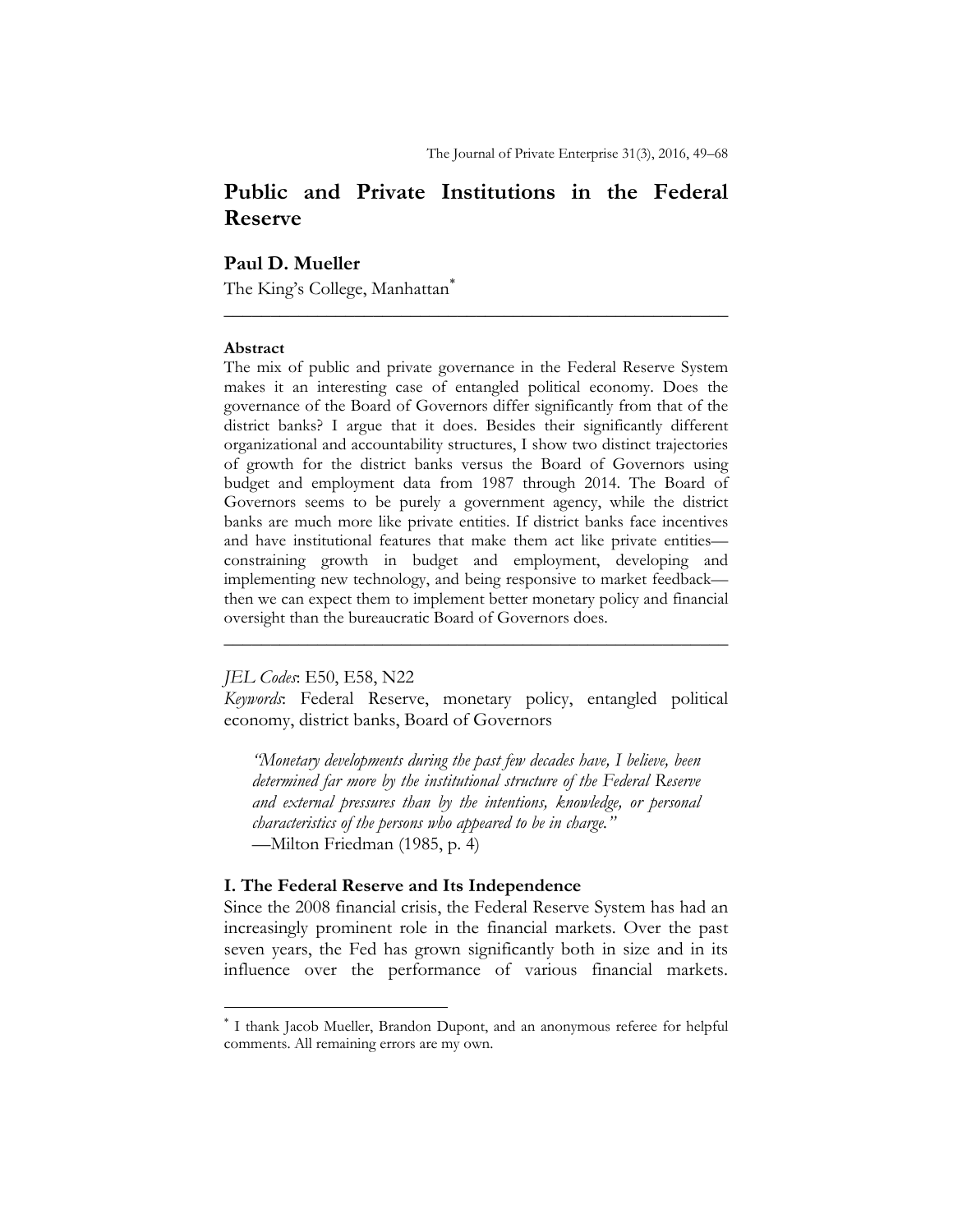Supporting the banking system during the crisis more than doubled the Fed's balance sheet as it gave liquidity to banks (and nonbanks) and bought their "toxic" mortgage-backed securities. Now, its balance sheet stands at \$3.9 trillion (as of June 1, 2015), more than four and a half times larger than in June 2008. The Fed's influence has also grown significantly due to its broader regulatory role in the banking system under the 2010 Dodd-Frank financial reform bill. Bankers, investors, and pundits try to guess what the Fed will do next because billions of dollars are at stake.

Besides being one of the most influential organizations in the United States, the Federal Reserve's institutional and organizational structures give us an interesting case of entangled political economy. The Fed has also engaged in many "unconventional" monetary policies and programs since the financial crisis. Some of these policies and programs are public; others are opaque. Why has the Fed more than quadrupled its balance sheet in less than ten years? What consequences will its unprecedented expansion have? When will it raise interest rates? How will it respond to the next crisis? And most importantly, should we reform the Fed, and if so, what reforms should we make? We can only answer these questions if we understand what incentives the Board of Governors faces and how they differ from the incentives faced by the district banks. Successful reform will require changing the Fed's structure, not just setting new statutory goals.

An important question is whether or not the Federal Reserve operates independently of political considerations. The literature on Fed independence is divided between those who claim that it is indeed independent (Wallace and Warner 1985; Maier 2002; Caporale and Grier 2005; Blinder 2010) and those who claim it is not (Friedman 1985, 2009; Timberlake 1993; Chappell, MacGregor, and Vermilyea 2005; Meltzer 2009; White 2012; Selgin, Lastrapes, and White 2012; Boettke and Smith 2013a, 2013b). The conflicting results of studies about the Fed's independence should not be surprising for two reasons. First, the subject is complex and there are multiple methods of defining independence. Second, although some scholars have addressed the public-private nature of the Federal Reserve System (Rowe 1966; Woolley 1986), most of the independence studies fail to distinguish sufficiently between the Board of Governors, the district banks, and the Federal Open Market Committee (FOMC). This paper contributes to the independence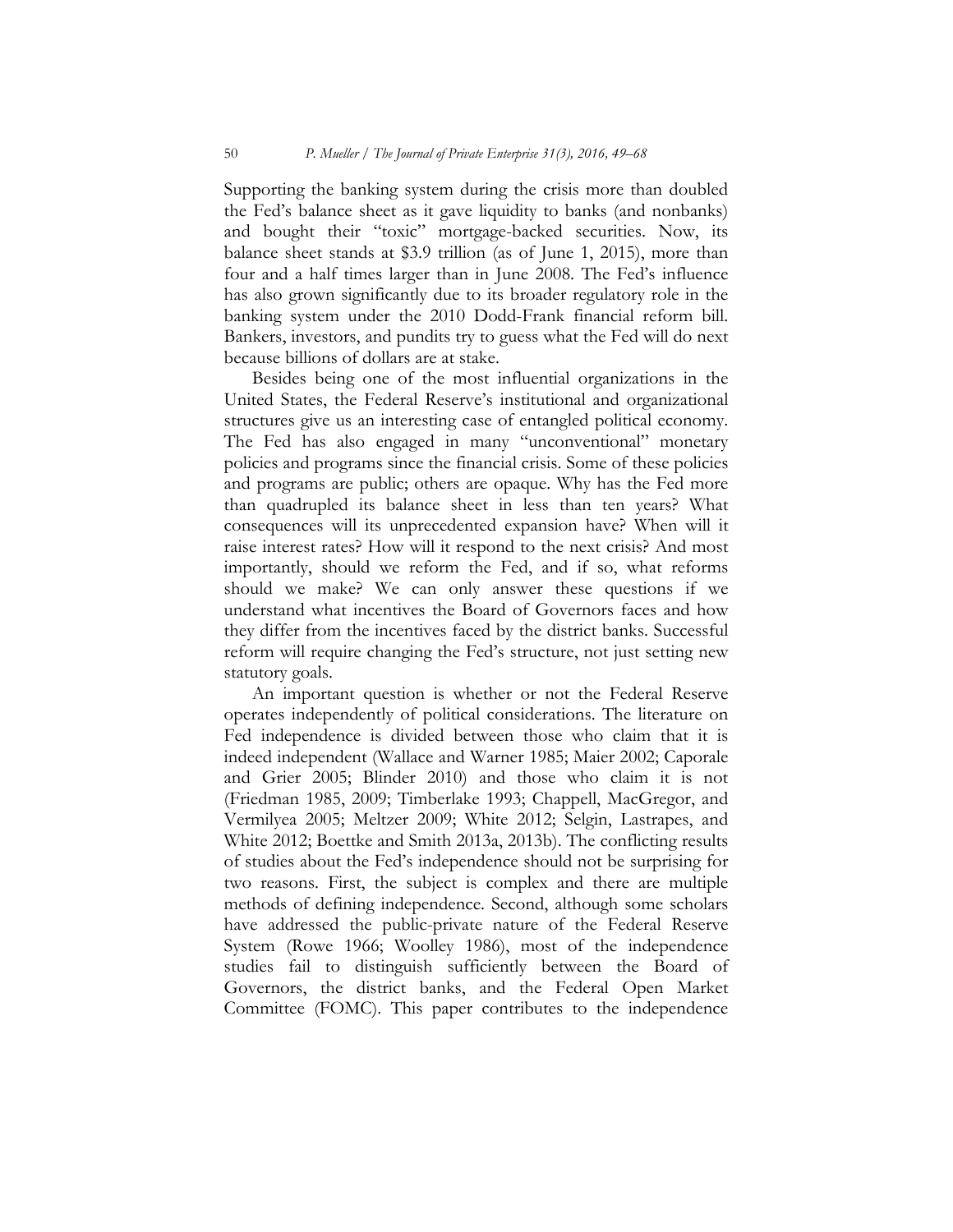literature by further clarifying the public and private aspects of the system and by introducing new evidence to support that distinction.

But what are people referring to when they talk about "the Fed"? Is it a single unified organization? How does it make decisions and carry them out? People clearly believe the chairman of the Board of Governors wields a lot of power because Janet Yellen's (and formerly Ben Bernanke's) name appears frequently in conversations about the Fed. Their belief is not without justification. Silber (2012) argues that the board chair exercises a great deal of influence over other board members. She not only leads the Board of Governors, she also chairs the FOMC, meaning she sets its agenda. But just how much does the chair influence monetary policy and what are her constraints? When people talk about the Fed, they are usually referring to decisions made by the FOMC about interest rate targets, lending, or bondbuying programs, and they often attribute those decisions to the chairman. A brief synopsis of the Federal Reserve System will answer some of these questions.

There are three major components of the Federal Reserve System. First, there is the Board of Governors, which is a government agency based in Washington, DC. The board is composed of seven governors, including the chairman, and thousands of staff. Second, there are twelve district or regional Federal Reserve banks. These are not branches of the Board of Governors. They are privately owned banks with separate financial statements and separate boards of directors. Third, there is the FOMC, which meets every six weeks to determine monetary and other general policy for the Federal Reserve System.

The FOMC has twelve voting members: the seven governors, the president of the New York Fed, and four other district bank presidents who serve yearly on a rotating basis. This setup gives the board a majority of the vote. It also limits the ability of the district bank presidents to form a coalition. Table 1 and figure 2, for example, show that although there are more monetary hawks among district bank presidents than among the governors, they regularly rotate off of the committee.

With regard to a "hawkish" coalition, the transition from the 2014 FOMC to the 2015 FOMC saw Richmond bank president Jeffrey Lacker join the committee while Richard Fisher, Loretta Mester, and Charles Plosser all left it. Esther George, who would be categorized as a hawk, is also out of the picture due to the rotation of district bank presidents on the FOMC.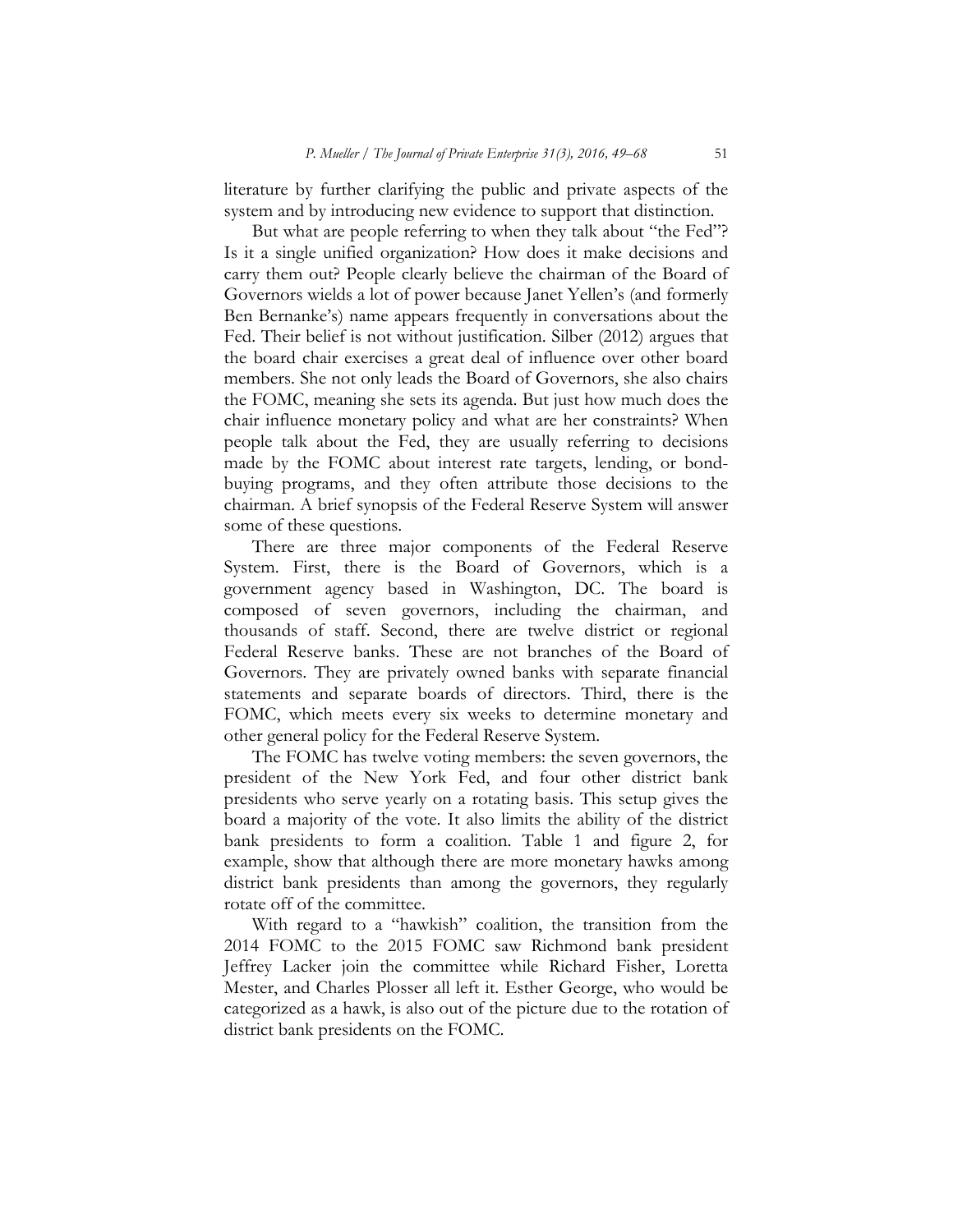**2015 Members of the** 

**FOMC** 

| T OINLO                           |                | T OMO                             |                |
|-----------------------------------|----------------|-----------------------------------|----------------|
| Janet Yellen, Board of Governors, |                | Janet Yellen, Board of Governors, |                |
| Chair                             | 1              | Chair                             | 1              |
| William C. Dudley, New York,      |                | William C. Dudley, New York,      |                |
| Vice Chair                        | 1              | Vice Chair                        | 1              |
| Lael Brainard, Board of           |                | Lael Brainard, Board of           |                |
| Governors                         | 2              | Governors                         | 2              |
| Stanley Fischer, Board of         |                | Stanley Fischer, Board of         |                |
| Governors                         | $\overline{2}$ | Governors                         | 2              |
| Richard W. Fisher, Dallas         | 5              | Charles L. Evans, Chicago         | 1              |
| Narayana Kocherlakota,            |                | Jeffrey M. Lacker,                |                |
| Minneapolis                       | 1              | Richmond                          | 3              |
|                                   |                | Dennis P. Lockhart,               |                |
| Loretta Mester, Cleveland         | 4              | Atlanta                           | 1              |
| Charles I. Plosser,               |                | John C. Williams, San             |                |
| Philadelphia                      | 5              | Francisco                         | 2              |
| Jerome H. Powell, Board of        |                | Jerome H. Powell, Board of        |                |
| Governors                         | 3              | Governors                         | 3              |
| Daniel K. Tarullo, Board of       |                | Daniel K. Tarullo, Board of       |                |
| Governors                         | $\overline{2}$ | Governors                         | $\overline{c}$ |
| Average                           |                | Average                           |                |
| ranking                           | 2.6            | ranking                           | 1.8            |
|                                   |                |                                   |                |

#### **Table 1. Dovishness of the FOMC**

**2014 Members of the** 

*Source*: Deustche Bank. *Note*: dove  $= 1$ , hawk  $= 5$ 

Part of what makes the Fed so interesting and convoluted is that the Board of Governors and the district banks are two distinct and different *types* of organizations. This observation is not unlike Salter's (2013) point that not all nominal gross domestic product (NGDP) targeting is the same. Stable NGDP emerging under a free banking system is different from a formal NGDP policy target. The twelve district banks behave more like private organizations than like government agencies. They are owned by member banks, they innovate and respond to changes in the market, and they compete with other organizations like the Clearing House Interbank Payments System. District banks have different information and pressures than the board. So although it may appear on the surface that the district banks and the board are the same, their underlying institutional structures are different.

In contrast, the board can be characterized as a political organization because of its governance structures and because it operates according to political/bureaucratic principles. Its directives come from political priorities, not feedback from market participants.

**FOMC**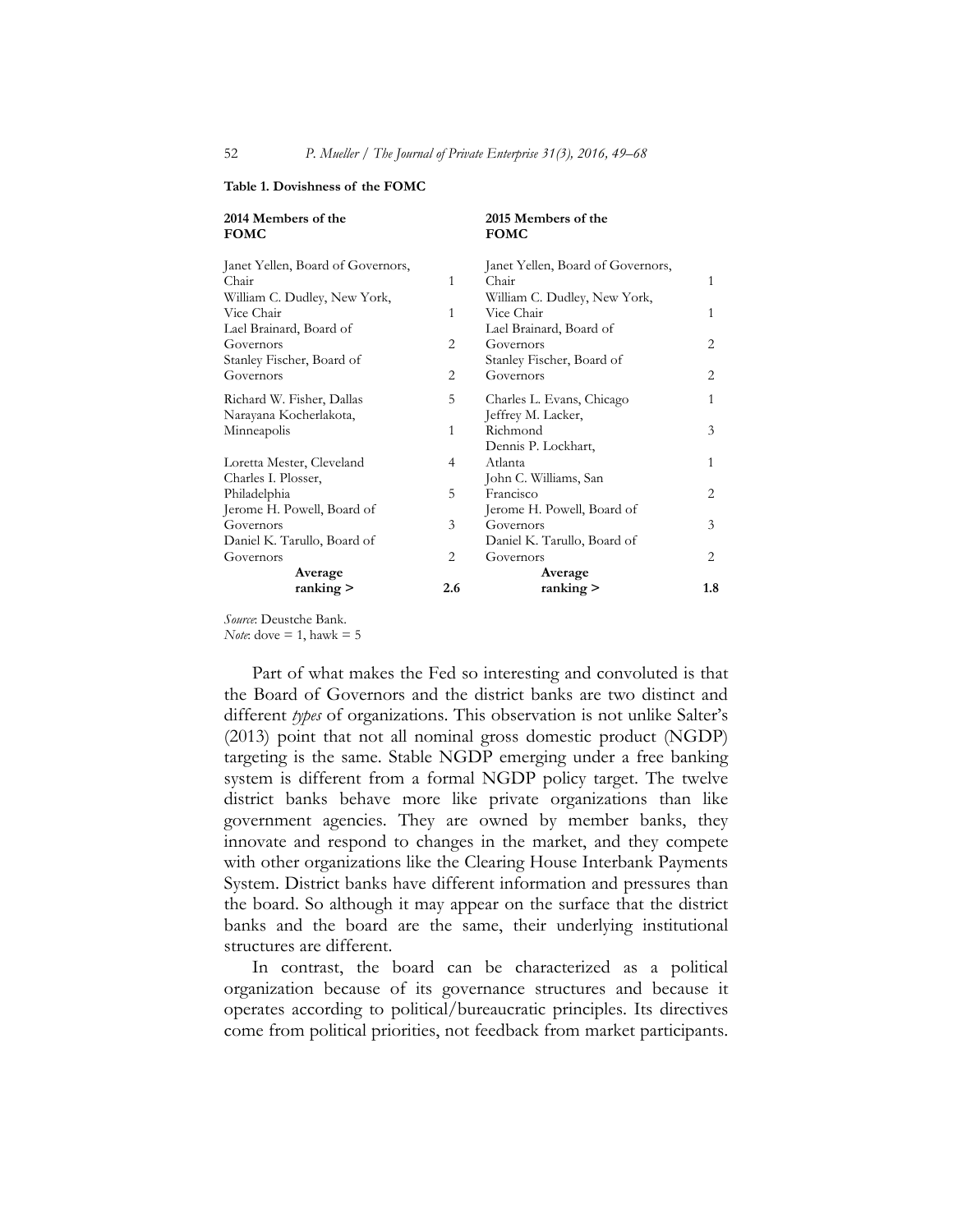When I use the term "Fed" throughout the rest of the paper, I am either referring to the entire Federal Reserve System or to the FOMC.

In the following section, I argue that the Board of Governors is a government agency and raise several objections to treating the district banks like private organizations. Section 3 answers those objections and argues that district banks are more like private entities. In section 4, I consider and reject the centralization theory that the Fed is a single unified organization ruled by the board. I conclude in section 5 by considering recent trends in the Federal Reserve System and the implications of those trends for public policy.

### **II. The Board of Governors As a Government Organization**

Although few economists, if pressed on the issue, would call the Board of Governors a private organization, many argue strongly that it is independent (Wallace and Warner 1985; Maier 2002; Caporale and Grier 2005; Blinder 2010). But independent from what? It is true that Congress has less control over the Federal Reserve than it has over other government agencies. But does that make the Fed an objective agency that is solely, or even primarily, interested in improving the economy? The Fed has many hallmarks of a government agency. It operates in a political environment and faces bureaucratic incentives to expand its authority, staff, and budget. In fact, the board, and really the whole Federal Reserve System, was created to influence monetary policy and the financial system according to the interests of the state (Cargill 2014).

The board qualifies as a government agency for several reasons. It was created and subsequently modified by act of Congress. It also reports directly to Congress twice a year. Although Congress does not direct the Board's activity day to day, Congress has the authority to change both the tools and the policy objectives of the Fed. The board is also a regulatory agency responsible for writing regulations, not simply carrying them out. No one owns the Board of Governors. The closest thing to a residual claimant is the Treasury, which receives all the profits from the Federal Reserve System. The support staff for the board are counted as government employees and the board has a government (.gov) website. Finally, the governors themselves are political appointees of the president and are confirmed by the Senate.

The Federal Reserve Act of 1913 created the Federal Reserve Board (the precursor to the Board of Governors) to advise the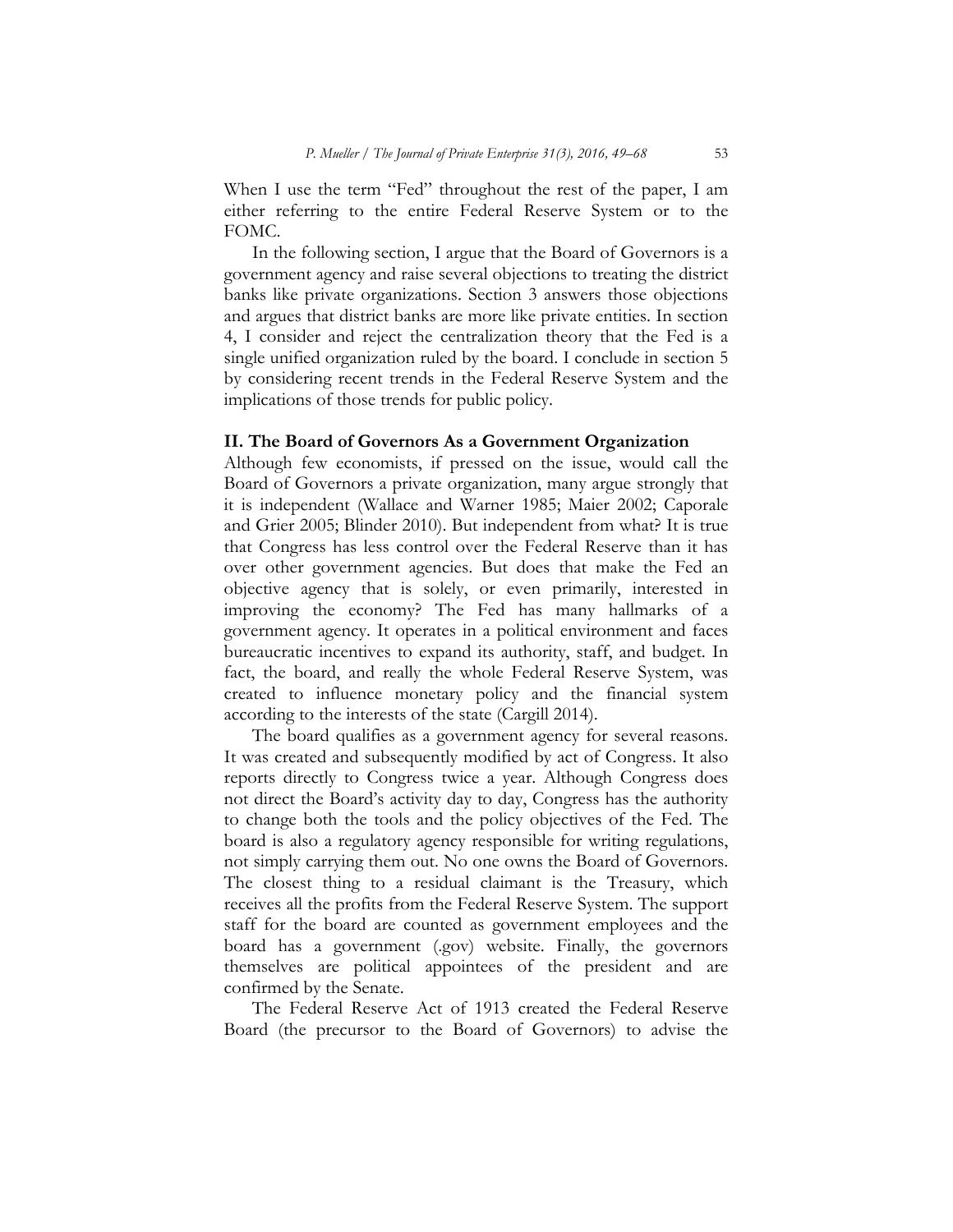district banks. Both the treasury secretary and the comptroller of the currency were members. The Board had few regulations to administer and acted more like an advisory than a supervisory body. There was no monetary policy to speak of. The goal of the Federal Reserve System was to promote an "elastic currency" by rediscounting bills. It was later modified under the Banking Act of 1935 to become the Board of Governors of the Federal Reserve System. That act also created the FOMC. Now the board oversees the entire system through the FOMC and regulates not only the district banks, but the entire commercial banking industry.

 Another governmental aspect of the board is its regulatory authority. The Dodd-Frank financial reform bill gave the Federal Reserve more extensive power over the financial system by creating the Consumer Financial Protection Bureau (CFPB), which operates within the Federal Reserve System. In conjunction with the CFPB, the board not only has the power to enforce existing financial regulations, but also the power to create new ones. Being able to decree new regulations generally falls under the purview of governments, not markets. As a government regulator, the board is tasked with seeing banks as objects to be regulated or corrected, not as customers.

A third important reason that the Board of Governors should be considered part of the federal government is its ownership structure. No one really "owns" the board. The residual claimant of the board's revenues is technically the US Treasury, though it exercises no direct authority over the board. By law, the board must report to Congress, rather than to shareholders, twice a year about its monetary policies and its outlook on the economy. But even Congress has little knowledge or authority to direct the board's day to day activities. And since remittances from the Fed have been at record highs (see figure 1), many in Congress have been unwilling to confront the board.

Fed policy has supported the government by strengthening Fannie Mae and Freddie Mac's financial positions after they entered government conservatorship by buying their agency mortgage-backed securities. And like most of the federal government, the Board of Governors is located in Washington, DC, where it interacts with other government agencies—not only the Treasury, but also the Federal Deposit Insurance Corporation, the Securities and Exchange Commission, the Comptroller of the Currency, and others.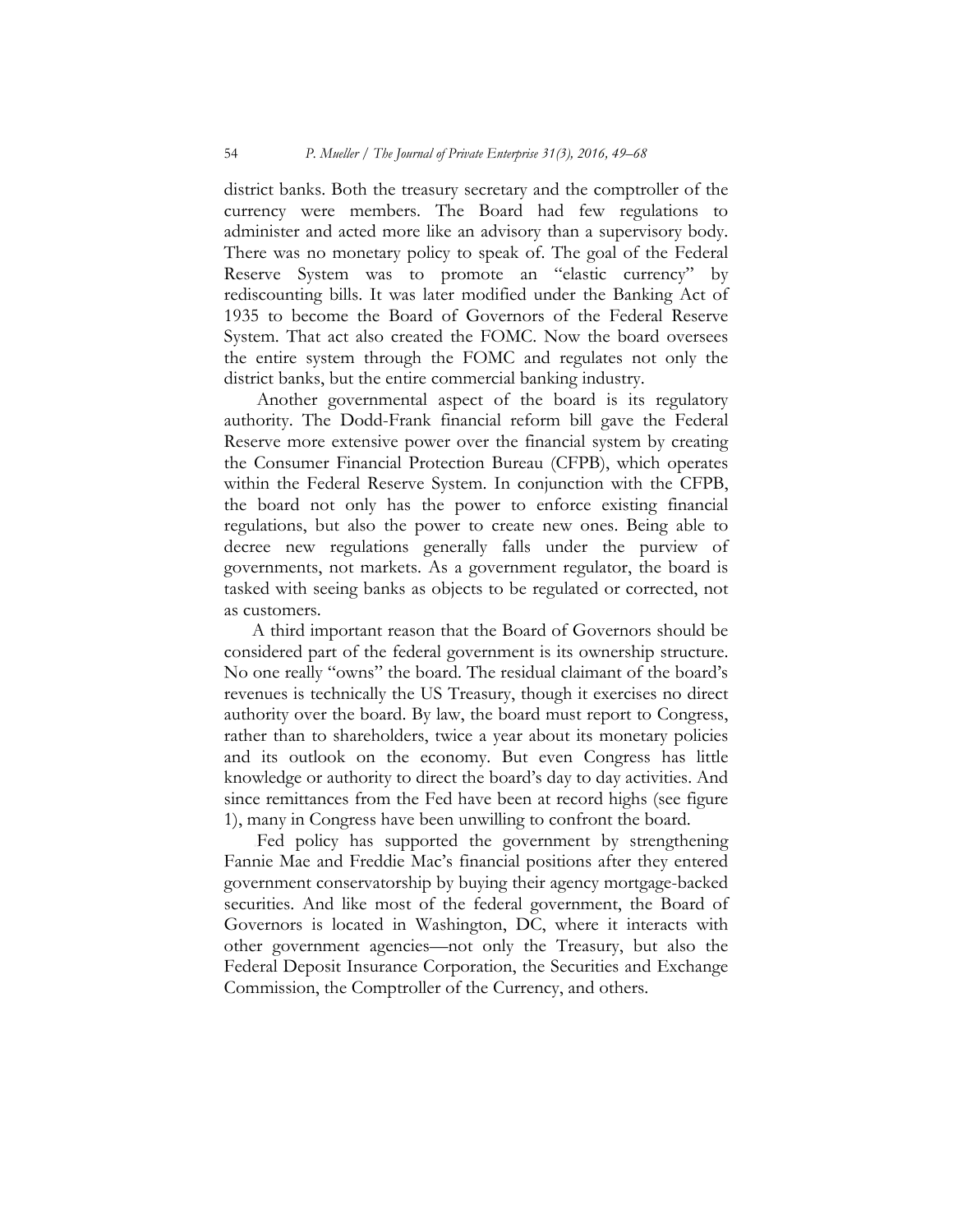

**Figure 1. Projections for Fed Remittances to the Treasury** 

Fourth, and perhaps most important, the governors are political appointees chosen by the president and confirmed by the Senate. Technically, they have fourteen-year terms, a system intended to limit the number of governors any single president could appoint. But a strong tradition of Fed governors stepping down before their terms are finished has developed. Conti-Brown (2015, pp. 30–33) points out that every president since the Great Depression except Kennedy has been able to appoint Fed governors at a greater rate than two per term.1 Gerald Ford appointed five Fed governors during his less than two and a half year term. And that was after Nixon had appointed five governors during his five and a half years in office.

That trend of high turnover can be seen in the vacancies on the Board of Governors. From March to June of 2014, there were three vacancies. As of May 2016, there are still two empty positions. In fact, the board has not had a full seven members since 2007, and even that was for a brief time. In the last decade, there has been a trend of governors serving for shorter terms. Part of the reason for the decline in term length may be the increasing power of the chairman—dissent from governors has all but disappeared in the past

*Source*: Federal Reserve Bank of New York. *Notes*: Figures for 2010–2014 (shaded area) are realized returns. Projected figures are rounded. Higher- and lower-rate scenarios use baseline interest rates plus or minus 100 basis points.

<sup>&</sup>lt;sup>1</sup> The seven governors are supposed to be staggered in their terms by two years meaning that every two years, a governor will need to be replaced. So theoretically, a president should only have the opportunity to appoint two governors during a four-year term.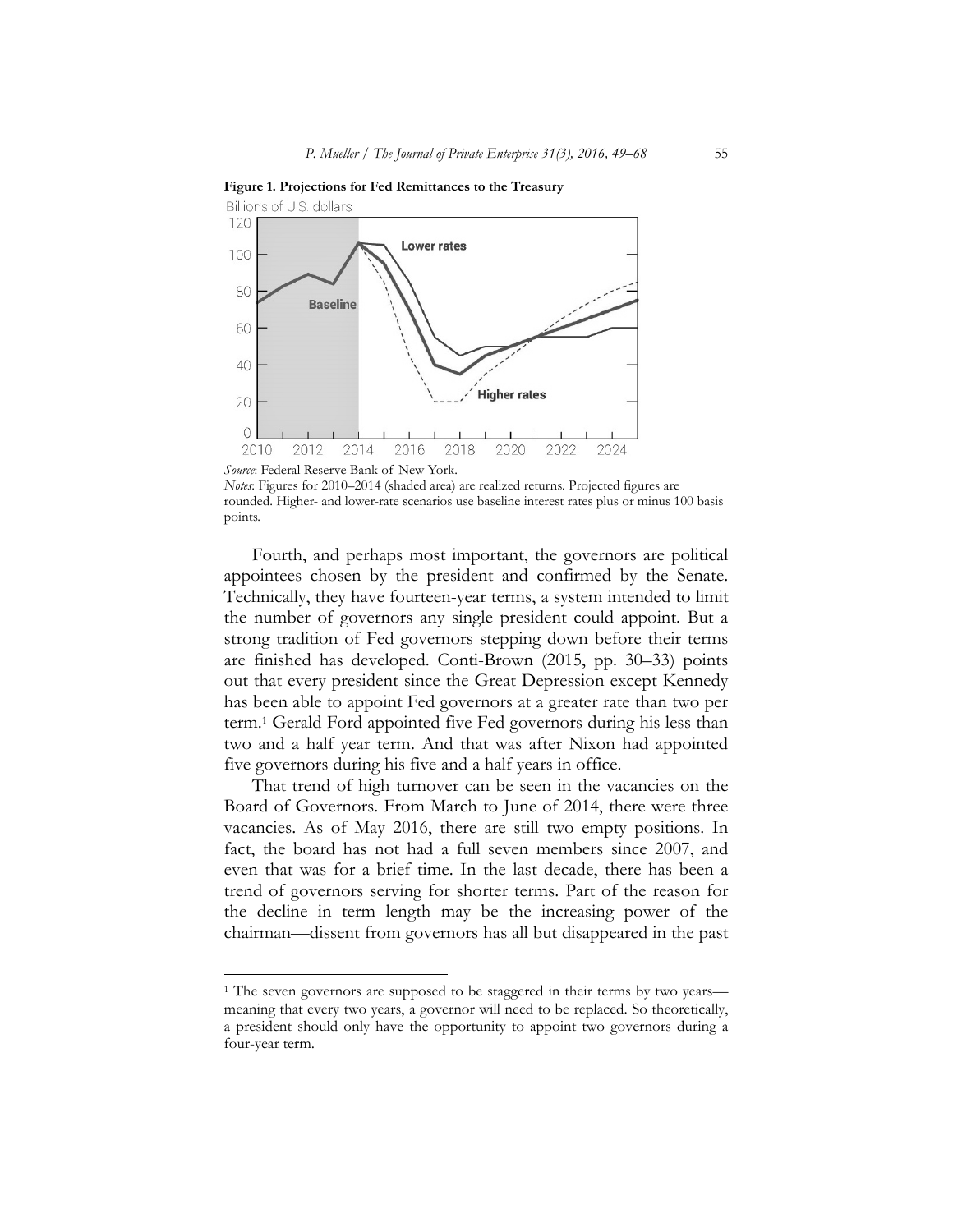decade (Thornton and Wheelock 2014). In contrast, dissent from district bank presidents has grown substantially (see figure 2).



**Figure 2. Dissenting Votes in the FOMC** 

*Source*: Author's chart based on data from Thornton and Wheelock (2014).

The high turnover rate means that the Board of Governors is more likely to be oriented toward politics and Washington than toward economic efficiency or the interests of the whole country (Cargill 2014). Kettl (1986, p. 75) and Meltzer (2009, p. 135), for example, show that US presidents can pressure governors to resign before their term ends. Boettke and Smith (2013b) point out that every chairman of the Board of Governors has caved to political pressure from Congress at some point during their tenure. The selection process for board governors has a critical political element.

Rather than being selected solely on merit, governors often need political connections, too. Self-selection may be an even more important factor than political connections. Those who are optimistic about the Fed's ability to manage the economy are far more willing to join the board than skeptics are. Both parties have a history of nominating moderate governors who generally support more expansive monetary policy over contractionary monetary policy. This has contributed to the inflationary drift over the past 100 years documented by Selgin, Lastrapes, and White (2012).

Not surprisingly, governors are appointed for political reasons. President Obama, for example, has flagrantly disregarded the geographic requirements of section 10 of the Federal Reserve Act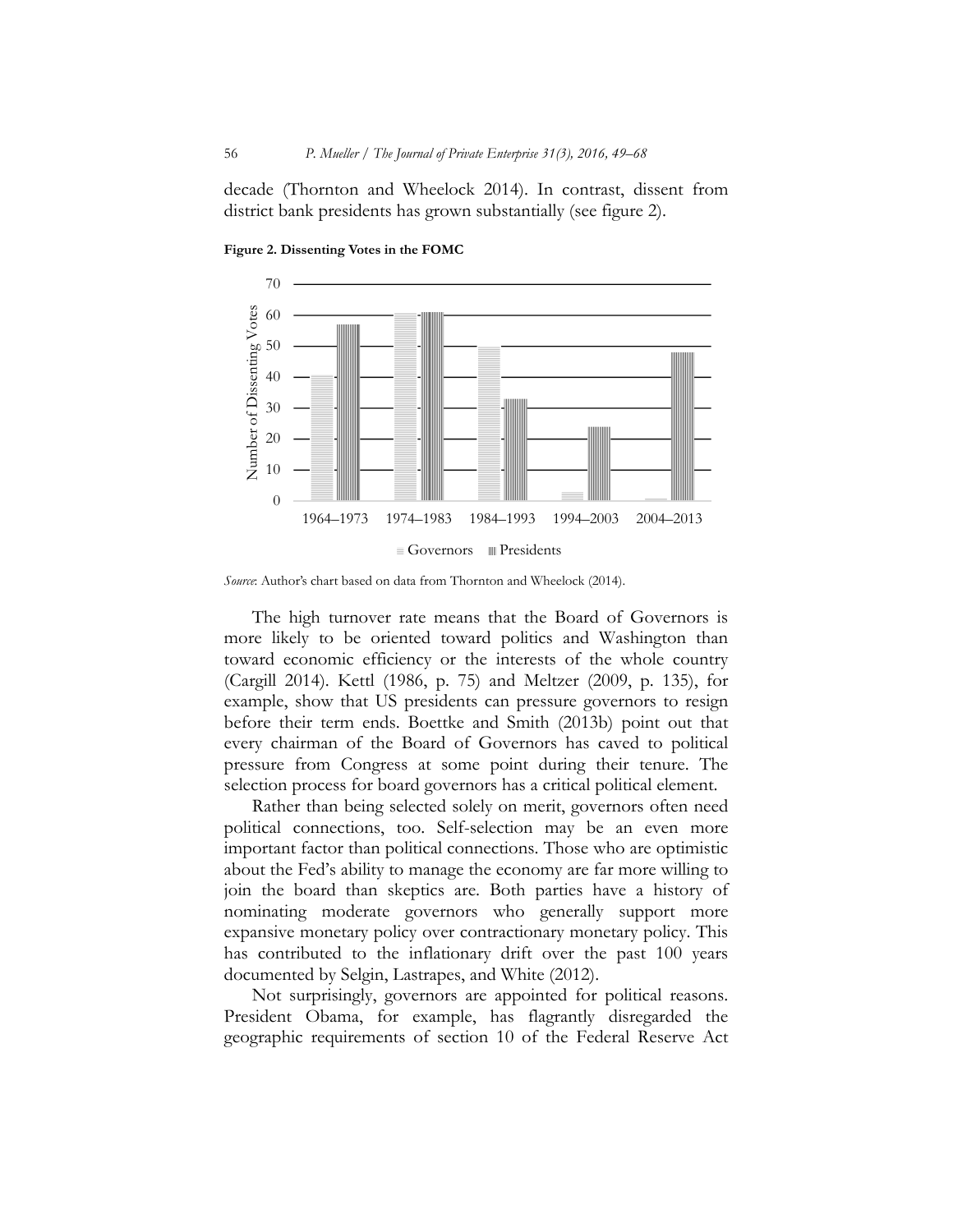and has appointed two governors who are technically not eligible to be governors (Calabria 2012). Section 10 of the Federal Reserve Act states:

In selecting the members of the Board, *not more than one of whom shall be selected from any one Federal Reserve district*, the President shall have due regard to a fair representation of the financial, agricultural, industrial, and commercial interests, and geographical divisions of the country. (National Bank Act 1935, emphasis added)2

Arguing that the district banks act like private organizations may seem like a losing proposition. The whole system, including the district banks, was created by Congress and it has a unique relationship with the federal government. Even some of the district banks emphasize how they serve the "public interest." As the Dallas Fed's website puts it, "The Fed has a unique public/private structure that operates independently within government but not independent of it" (Dallas Federal Reserve Bank 2013). Furthermore, the Board of Governors, which supervises and regulates the district banks, is clearly a government agency.

One would be tempted, therefore, to think that the district banks are part of the government as well since they share many characteristics of the board and are regulated by the board. Their similarities with the board include: being created by an act of Congress, implementing banking regulations (although they cannot create new regulations like the board can), remitting their profits to the Treasury, and having the unique government privilege of creating bank reserves. But the story is complicated by the mix of public and private functions in their governance, goals, and operations. They are examples of entangled political economy (Wagner 2009, 2010).

Besides their similarities with the Board of Governors, the district banks are also regulated by the board and the FOMC, which is usually controlled by the board, in the following ways: which bank regulations to enforce; what penalty and discount rates to charge; whether to purchase or sell certain securities; appointment of three of the bank's nine directors, including the chairman and vice chairman; approval of the bank president; approval of the budget; and, often,

<sup>&</sup>lt;sup>2</sup> This passage comes from section 10 of the Federal Reserve Act. Jeremy Stein and Jerome Powell were both appointed to be governors by President Obama in 2012. Stein was the second governor from the Boston Fed district and Powell was the second governor from the Richmond Fed district.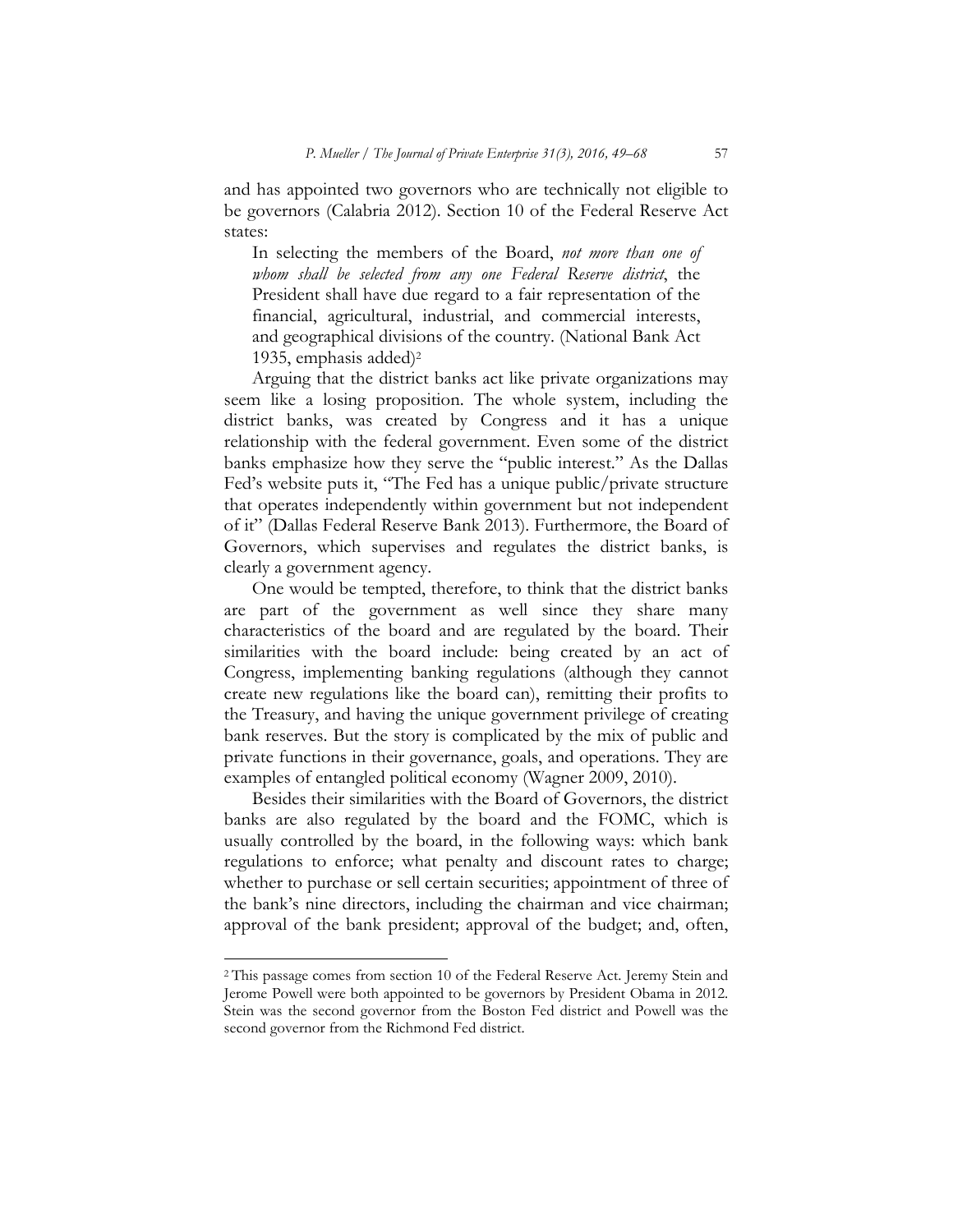approval of new programs or new technology. The district banks also remit all of their profits to the Treasury after paying their shareholders. They are also unlike private banks in that they can issue government liabilities in exchange for goods, services, and assets.

Because of their similarities and the amount of control exerted by the Board of Governors, it is easy to attribute a minor and passive role to the district banks and to treat them as extensions of the Board. According to that treatment, the trends I highlight in the next section could be explained by the board taking power and resources from the district banks in order to improve its own status. I give several reasons for rejecting this theory, however, including its incentive incompatibility and its lack of evidence. I will explain why district banks should be modeled as highly regulated private firms an example of entangled political economy—and how the character of their organization has important ramifications for monetary policy and banking regulation.

#### **III. District Banks As Private Enterprises**

How do the district banks differ from the Board of Governors? Can we really consider them to be distinct organizations? Although they are certainly not the epitome of private competitive firms, the way they are governed and the way they behave suggest that they are, in fact, private entities. Despite the similarities, the district banks differ from the board in critical ways. They compete for customers in some of the services that they provide; they are primarily accountable to their member banks and districts, not to a legislative body, through their board of directors; they implement regulations differently than the board does; and they have incentives to introduce new technology and to improve processes due to formal and informal competition.

After the 1980 Monetary Control Act (MCA), the district banks had to begin charging for many of their banking services. Although all depository institutions are required to hold reserves at the Fed, they can choose to use different payment clearing services. Many of these services, particularly payment-clearing services, are available from private, non-Fed alternatives. One competing service is the Clearing House Interbank Payments System. Competition gives the district banks incentives to keep costs low, improve the services they offer, and cultivate relationships with their customers. Member banks also have the option of moving from one district to another if they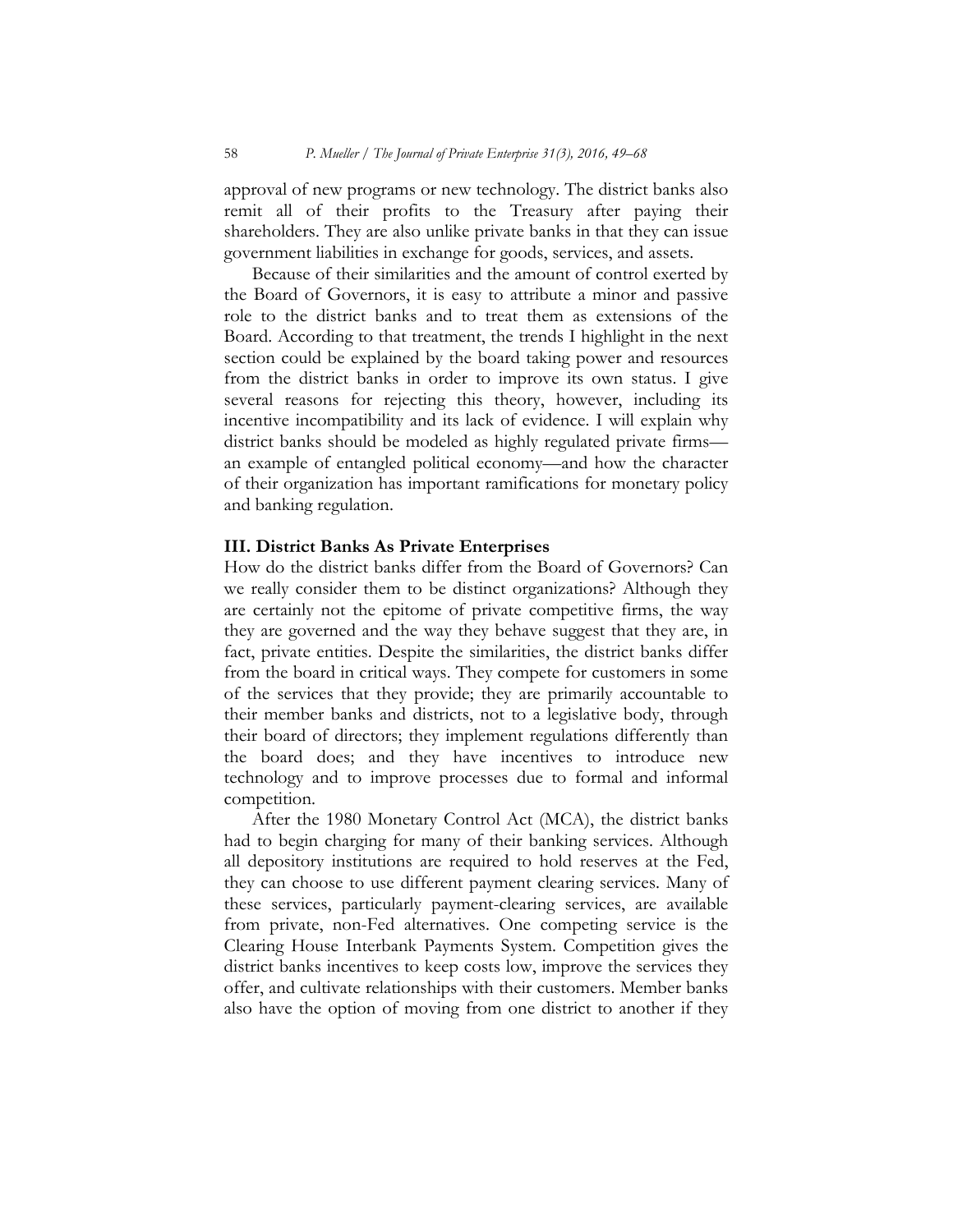are dissatisfied with their treatment.3 District banks must provide useful services and less onerous regulatory enforcement in order to keep their customers.

The regulatory role of the district banks differs, too, even though it is handed down from the board. Regulations can be enforced in two ways: coercion and cooperation. When governments enforce regulations, there is little room for appeal or cooperation. The governing entity forces exact compliance under threat of fines or imprisonment. Cooperative regulation, on the other hand, does not mean businesses can choose whether or not to comply with a particular regulation. Instead, it means that they have flexibility in how to comply. Private entities prefer market regulation to government regulation because market regulators, such as auditing firms or professional associations, have strong incentives to work with the entities that they are regulating and to provide value to them. If they do not, their customers can go to other market regulators. Because of their private governance and the availability of alternatives, district banks act more like market regulators than the board does.

An example of market versus government enforcement of regulation is how the district Fed banks switched to external auditing. The Board of Governors used to send its own auditors to district Fed banks. This experience was often not a profitable or pleasant one for the district banks. Eventually, one or two district banks pushed for using outside auditing firms instead of the Board of Governors. Once those districts experimented with using an outside auditing firm, their experience improved so much that the rest of the district banks quickly followed suit. Although they were still fulfilling a regulatory requirement, the flexibility of having multiple auditing firms to choose from outside of the board made complying with that regulation more flexible and cooperative.

District Fed banks are also privately owned by their member banks. Although members' shares in the district bank cannot be transferred and yield a fixed return, having shareholders that it must pay dividends to makes district banks accountable to private

<sup>3</sup> Dissatisfaction with the district Fed bank is not likely to be the sole, or even the primary, reason a bank would move. I am arguing, however, that its dissatisfaction is not entirely trivial and that its treatment by the district bank may be enough to tip the scales toward moving. Therefore, there is some competition, even if only along a relatively small margin.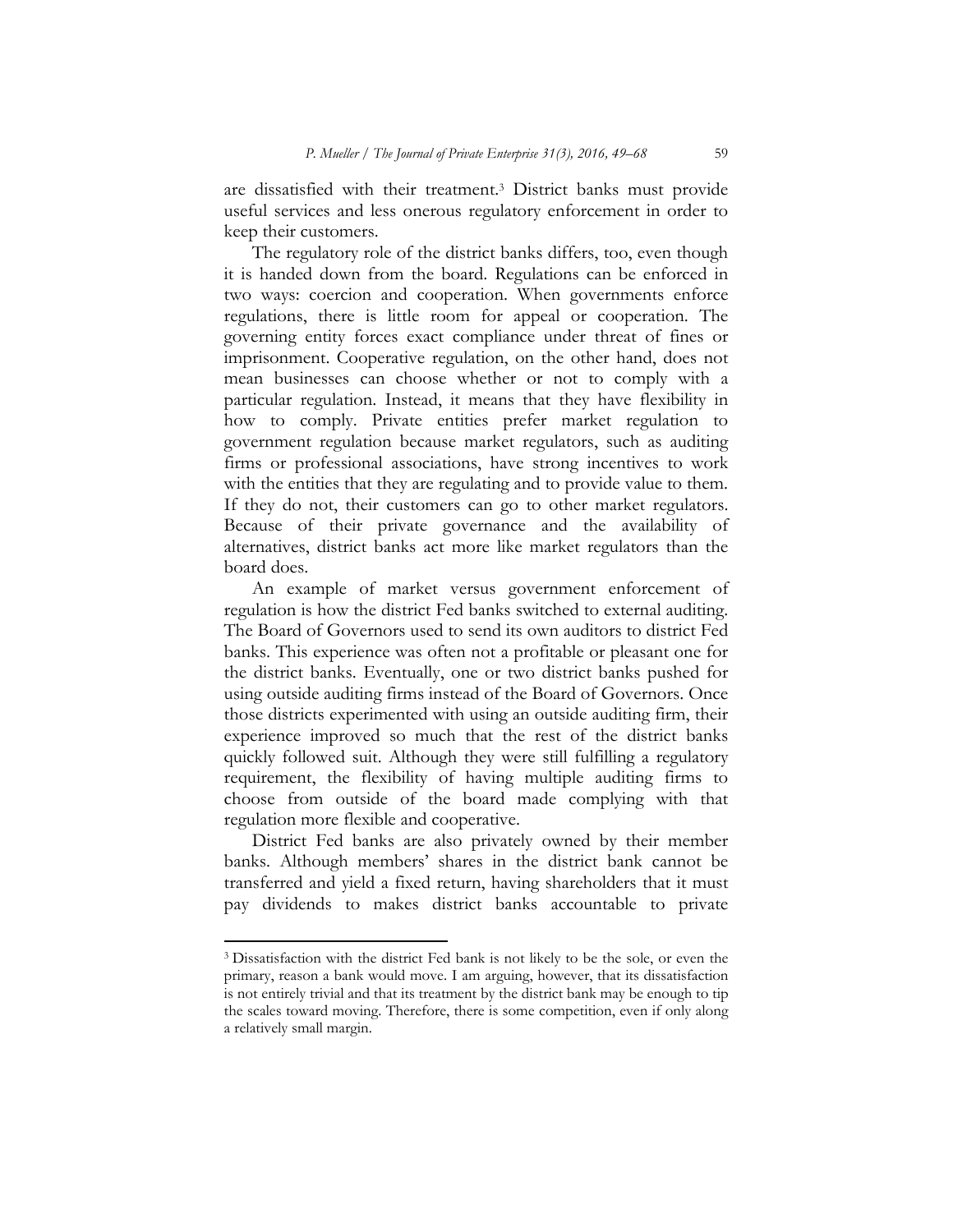organizations. Control of the board of directors, therefore, does not come from legislatures or from populist elections, but from the industries the district banks are serving, which are also its owners. District banks are primarily governed by businessmen, bankers, and other community leaders rather than by political appointees or longtime board staff with political connections. The board only appoints three of the nine directors for each bank. Furthermore, there are geographic restrictions on whom the board can appoint. The member banks of each district elect the other six: three representing banking and financial interests, and three representing broader community interests. The board of directors then elects the bank's president.

If the district banks were government agencies instead of private organizations, how would we expect them to behave? They would have no significant incentive to reduce employment, improve efficiency, or keep their customers happy. We would expect something akin to the post office (without the perpetual deficit problems). Although there are some similarities, the district banks have had employment *decline* over the last twenty-five years. How could that be when they do not have budget deficits to consider like the post office does? The most plausible explanation is that they are privately governed, compete with private organizations and with each other, and have incentives to innovate.

The district banks are less centralized than the board. They are each responsible for a different region of the country. They have independent staff and different customers; therefore, they provide different types of education, outreach, and services to best meet the needs of their local communities. We would expect a great deal of unanimity on the FOMC if the district banks were entirely dominated by the board. Yet, it is well established that district bank presidents dissent from FOMC decisions far more frequently than governors do and have a much stronger tendency to dissent in favor of tighter monetary policy (Wooley 1984, pp. 63–64; Havrilesky and Schweitzer 1990; Havrilesky and Gildea 1991; Chappell, MacGregor, and Vermilyea 2005).4 Figure 3 shows how much more likely district bank presidents have been to dissent from FOMC decisions in recent years than governors have been.

<sup>4</sup> Esther George, the current president of the Kansas City Fed, demonstrates this finding. She dissented from the FOMC's monetary policy decisions at all but one meeting in 2013.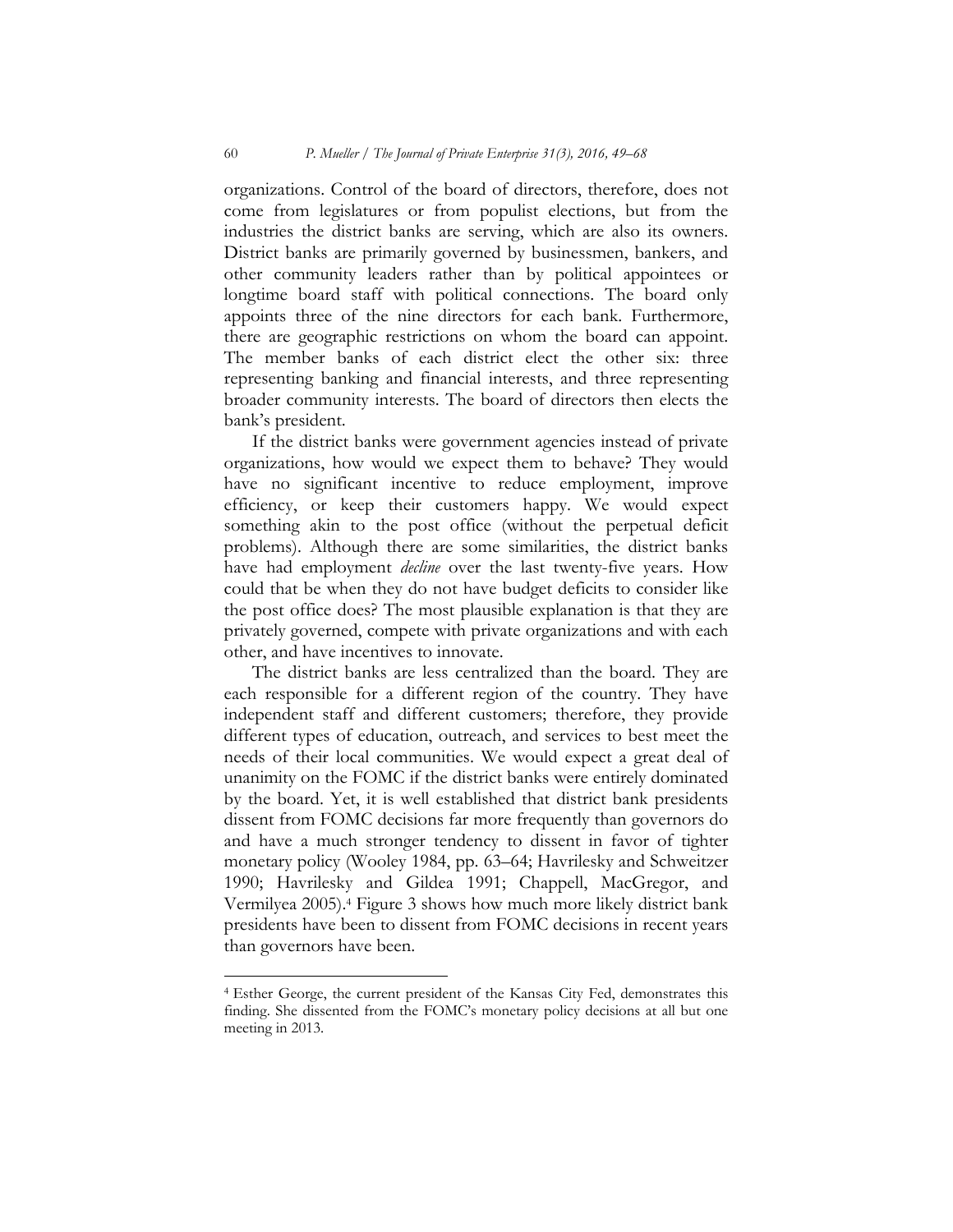I have made several theoretical arguments about why the district banks have different incentives than the Board of Governors. But what other evidence do we have that the district banks act more like regulated private firms in contrast to the board acting like a government bureau? If the board and the districts have different incentives, then we might expect to see clear differences between the growth trajectories of the district banks and that of the Board of Governors. We do see clear differences, in fact, between the trajectories of employment and operating budgets between the district banks and the Board of Governors from 1986 through 2014. The data are from the Board of Governors' annual reports. Given all the talk about the bureaucracy and growth of the Fed in recent years, as well as all the evidence for it being a government agency, it may seem surprising that overall employment only increased for the Board of Governors, not for the district banks (see figure 3). Every single district bank had fewer employees in 2014 than in 1986.

Declining employment over twenty-eight years is hardly the mark of a government agency. Neither is introducing new technology: government agencies rarely advocate new technology. But the district banks have repeatedly adopted new technology to provide better services to their customers at lower cost. Check imaging, interdistrict specialization, and external audits are just three examples (Bauer and Hancock 1993, 1995; Bauer and Ferrier 1996; Berger, Hancock, and Marquardt 1996; Adams, Bauer, and Sickles 2004).

Similarly striking is the fact that the district banks' operating budgets have only grown at a moderate pace, in real terms, from 1986 through 2014 (see figure 4). The real operating budget of the Board of Governors grew at a yearly rate of 4.13 percent annually for a total of 210.84 percent over the period (see table 2). And its budget was projected to reach 250 percent of its 1986 level, in real terms, in 2015.5 The average real growth of the district banks' operating budgets, on the other hand, was 1.43 percent yearly and 48.9 percent overall.

Unlike the district banks, the board saw high and consistent growth in its employment and operating budgets year after year. This

<sup>5</sup> The board historically undershoots its budget. For example, in 2011, the board's actual expenses came in more than 7 percent under their "budgeted" amount. If the pattern continues, the board's budget in 2015 relative to 1986 would be 226 percent, not 250 percent.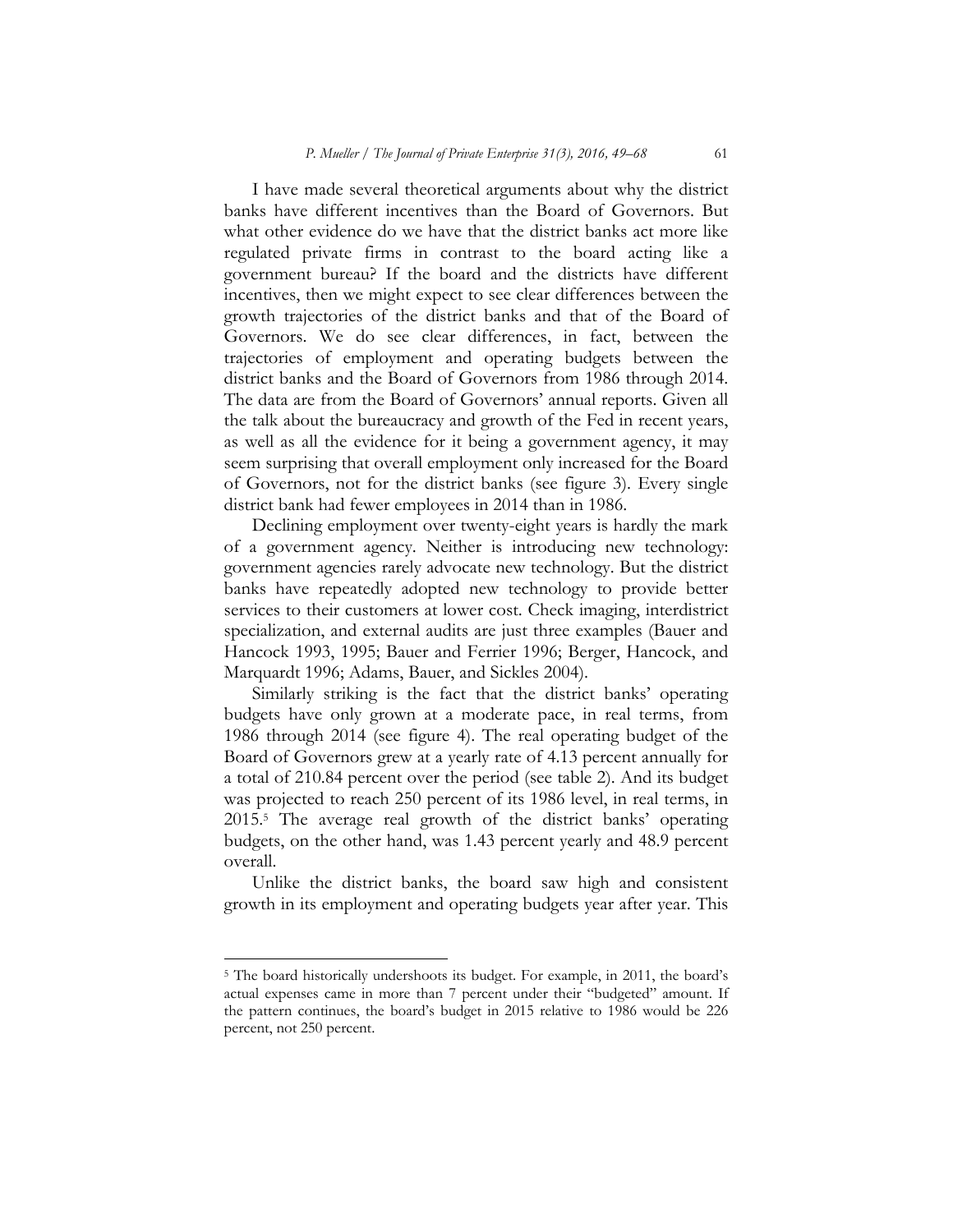outcome is not surprising given that it does not have to worry about satisfying customers or providing valuable services.



**Figure 3. District Bank Employment versus Board Employment** 

*Source*: Author's calculations based on data from the Board of Governors' annual reports.

|                           | Percentage<br>growth in<br>employment<br>1987-2014 | Percentage<br>growth in real<br>operating budgets<br>1987-2014 | Average yearly budget<br>growth |
|---------------------------|----------------------------------------------------|----------------------------------------------------------------|---------------------------------|
| <b>Boston</b>             | $-34.60$                                           | 48.34                                                          | 1.47                            |
| New York                  | $-17.50$                                           | 82.58                                                          | 2.25                            |
| Philadelphia              | $-27.30$                                           | 44.97                                                          | 1.38                            |
| Cleveland                 | $-30.80$                                           | 7.98                                                           | 0.28                            |
| Richmond                  | $-22.90$                                           | 83.28                                                          | 2.27                            |
| Atlanta                   | $-27.10$                                           | 46.39                                                          | 1.42                            |
| Chicago                   | $-47.90$                                           | 11.57                                                          | 0.41                            |
| St. Louis                 | $-23.50$                                           | 120.75                                                         | 2.98                            |
| Minneapolis               | 5.10                                               | 52.99                                                          | 1.59                            |
| Kansas City               | $-15.60$                                           | 33.07                                                          | 1.06                            |
| Dallas                    | $-19.40$                                           | 31.37                                                          | 1.02                            |
| San Francisco             | $-35.90$                                           | 18.66                                                          | 0.64                            |
| <b>All Districts</b>      | $-25.40$                                           | 48.90                                                          | 1.43                            |
| <b>Board of Governors</b> | 67.41                                              | 210.84                                                         | 4.13                            |

**Table 2. Federal Reserve Employment and Budget Growth Since 1987** 

*Source*: Author's calculations based on data from the Board of Governors' Annual Reports.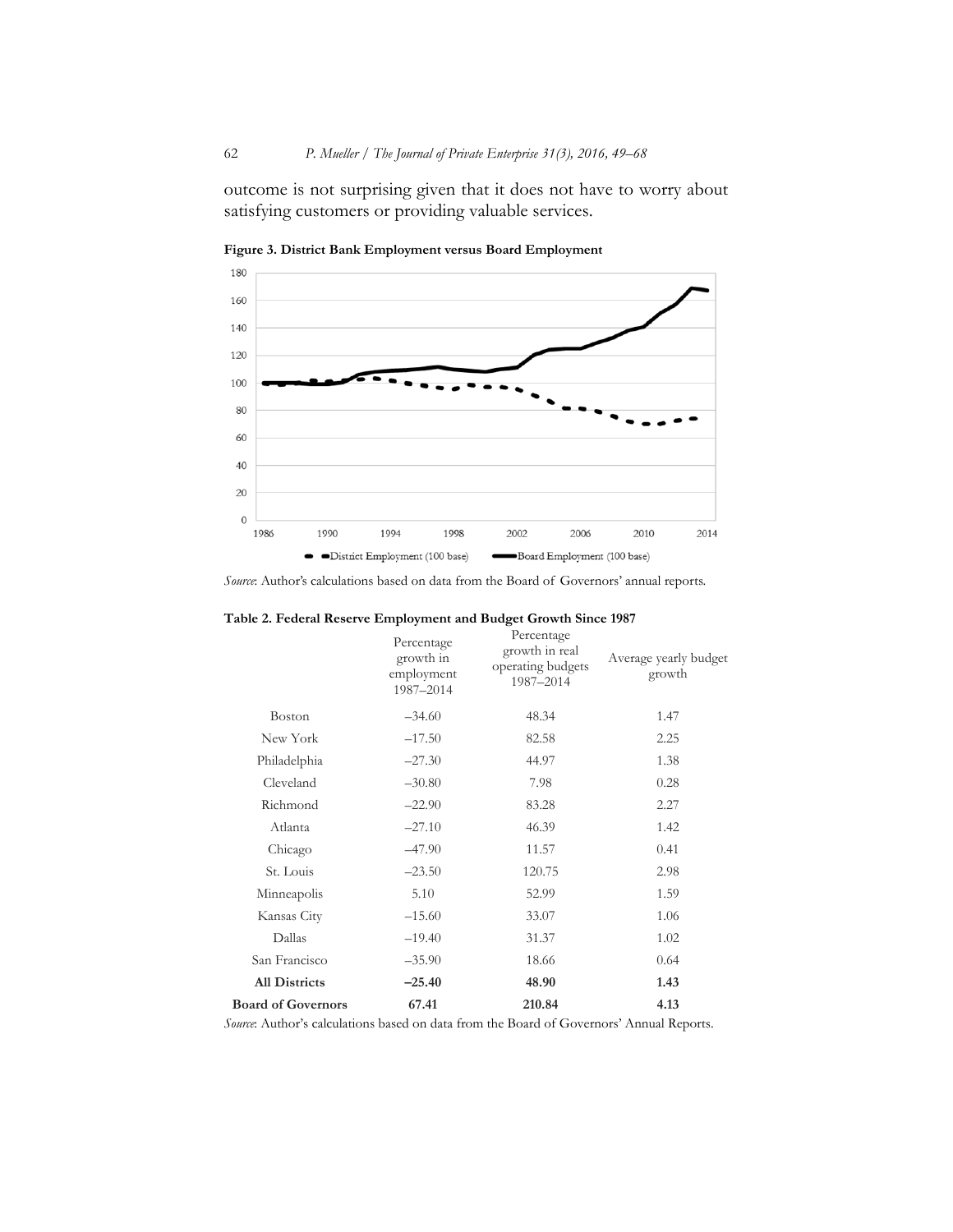

**Figure 4. District Bank Operating Budgets versus the Board Budget** 

*Source*: Author's calculations based on data from the Board of Governors' Annual Reports.

The growth of its operating budget and employment since 1986 affirms the governmental nature of the board. With minor exceptions, its growth follows an almost perfectly steady trajectory: *consistent growth* year after year, adding to the previous year's base. Its growth does not fluctuate with other economic variables and it matches federal spending growth fairly closely. But does this pattern just show the board centralizing power at the expense of its subsidiaries, the district banks? In the next section, I will argue that it does not.

#### **IV. Contrasting Hypothesis**

Let me strengthen my case, and put lingering doubts to rest, by showing how a competing explanation of why the district banks and the Board of Governors have had such strikingly different trajectories of employment and budget growth—the centralization hypothesis is implausible. The centralization story claims that faster board growth can be explained by treating the district banks as its subsidiaries. If the board and the FOMC control the district banks, their private "ownership" would be irrelevant. The reasoning for this hypothesis proceeds in the following manner: the Board of Governors has been centralizing its operations by systematically extending its scope and influence while reducing the district banks'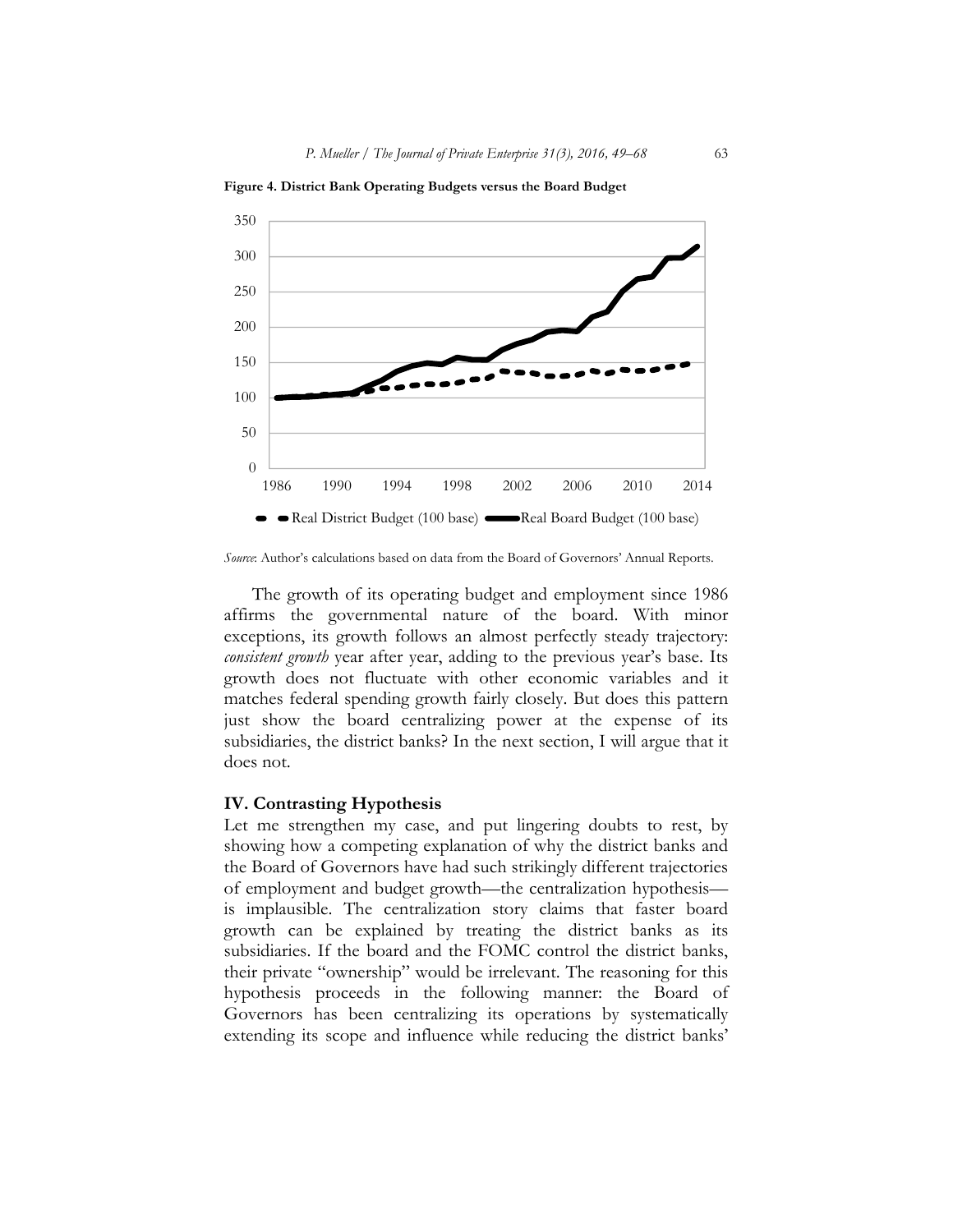status. This centralization involves *both* increasing its resources and reducing or limiting those of the district banks. At first glance, the centralization story seems to match the trends of employment and budget growth pretty well. Yet, this explanation has a few problems and inconsistencies.

If district banks are simply board subsidiaries, the reduction in their employment and their moderate real budget growth should be the *direct result* of decisions made by the Board of Governors. We do not see much evidence that this is the modus operandi. District bank presidents do not protest the curtailment of their staff and budgets as we would expect if the board was explicitly attempting to curtail them. Also, we might expect to see a negative correlation between the employment and operating budgets of the district banks and that of the Board of Governors since, under this theory, the board is making decisions for both relative to one another.

Furthermore, the centralization story requires that the board take over the prerogatives and services of the district banks—transferring responsibility, and therefore authority and resources, to itself. District banks' primary expenses come from providing services to their member banks. Could it be that the trends of moderate budget growth and declining employment at the district banks are a result of those services being appropriated by the board? Few services have been transferred to the board in the past three decades. The district banks still do most of what they did in 1987; they just do it more efficiently using new technology. The board, on the other hand, still does not provide direct services to banks. Its growth has primarily been in the branches of research, regulatory oversight, and support staff. So centralization of services is, at best, an inadequate explanation for the decline in district bank budgets and employment.

Finally, the centralization theory has a major internal inconsistency. If the board is increasing its control of the Federal Reserve System because it wants more power and influence, it will not focus on strengthening itself *at the expense* of the district banks, but only *relative* to them. If the board maintains its dominant position in the Federal Reserve System, all else equal, it should want larger district banks beneath it, just as any other government agency would prefer more and larger departments to fewer.

That is a big inconsistency. District banks have had declining employment and relatively low budget growth for twenty-eight years. Even if the board staged an internal coup at some point, it surely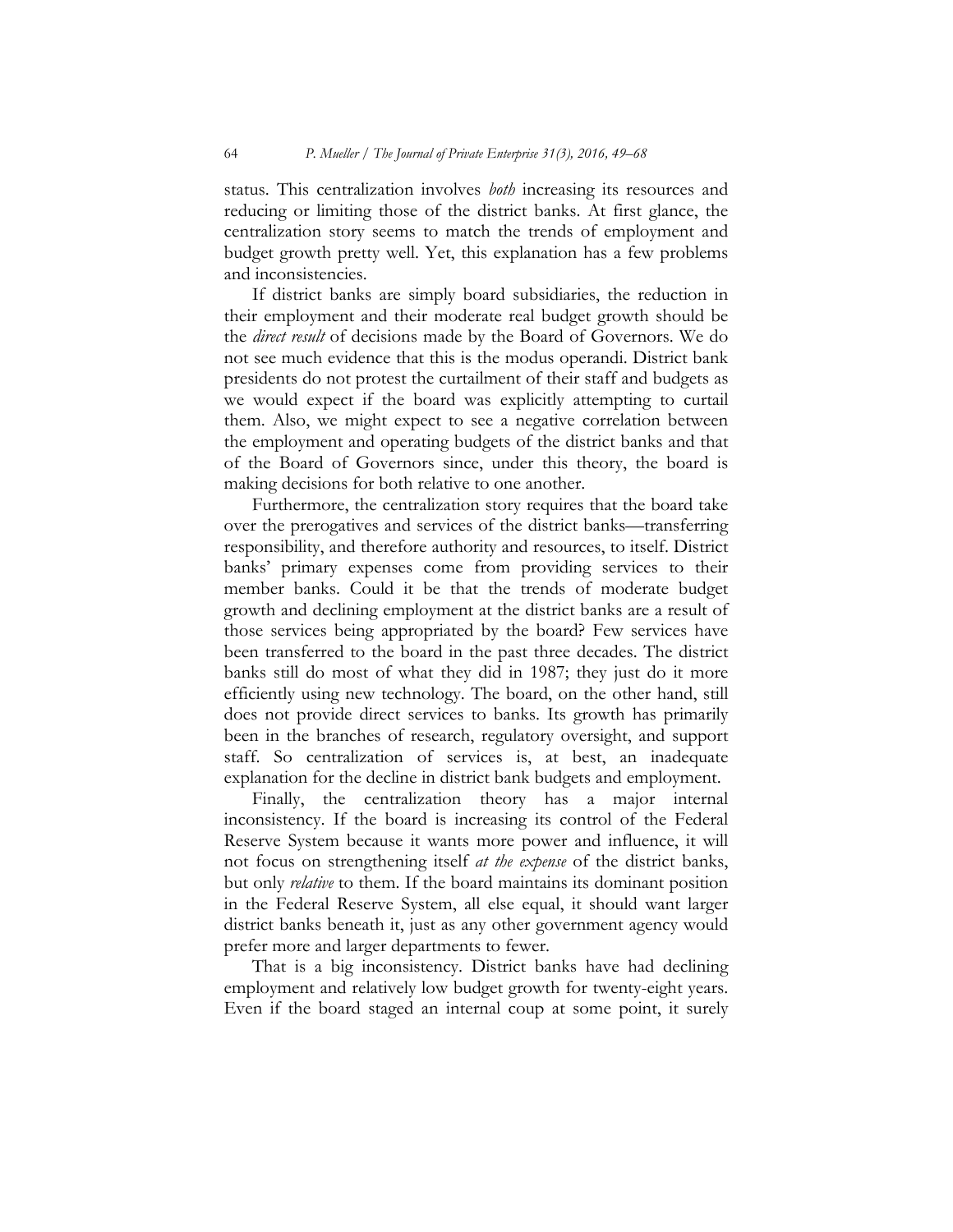would not have lasted twenty-eight years! This story only makes sense if the district banks are not board subsidiaries.

One last inconsistency with the centralization story is the troubling case of the New York Fed. If the board was trying to centralize power at the districts' expense, why did they not clip the wings of the most powerful district bank? If anything, the New York Fed has grown more influential in the past decade. There are two reasons why the New York Fed is more like a government agency than all the other district banks are. First, it has a permanent seat on the FOMC like the governors do. Second, it is the primary organization carrying out the FOMC's directives, such as openmarket operations. Because the New York Fed is tied so closely with the FOMC and the board, its growth could be considered an example of the board extending its influence through one of its "departments." The other district banks remain more independent.

#### **V. Conclusion**

This paper has addressed several common misconceptions about the Federal Reserve System. It is not a unitary organization but a composite one. When most people refer to the Fed, they are talking about the chair of the Board of Governors or the FOMC. The Board of Governors is not a private organization. It is a government agency—though with far less oversight and accountability than most government agencies. The district banks are not merely branches or subsidiaries of the board (not yet, at least). They sell services directly to banks and compete with private alternatives. They are owned by their member banks and are directed by business and community leaders. And they have a strong history of introducing new technology, reducing costs, and reducing their employment—all uncharacteristic of government.

I have also argued that the preponderance of theory and evidence supports the claim that district banks are like private organizations while the Board of Governors is a government organization. In the past twenty-five years, the board has seen its employment increase 67 percent and its operating budget grow 214 percent in real terms. In stark contrast, the district banks saw their total employment *fall* 25 percent while their operating budgets only grew 51 percent in real terms over the same period. Although both are lumped under the label of "the Fed," in practice, they have distinct incentives, goals, and accountability. These differences may have important implications for what monetary policy is chosen, how regulations are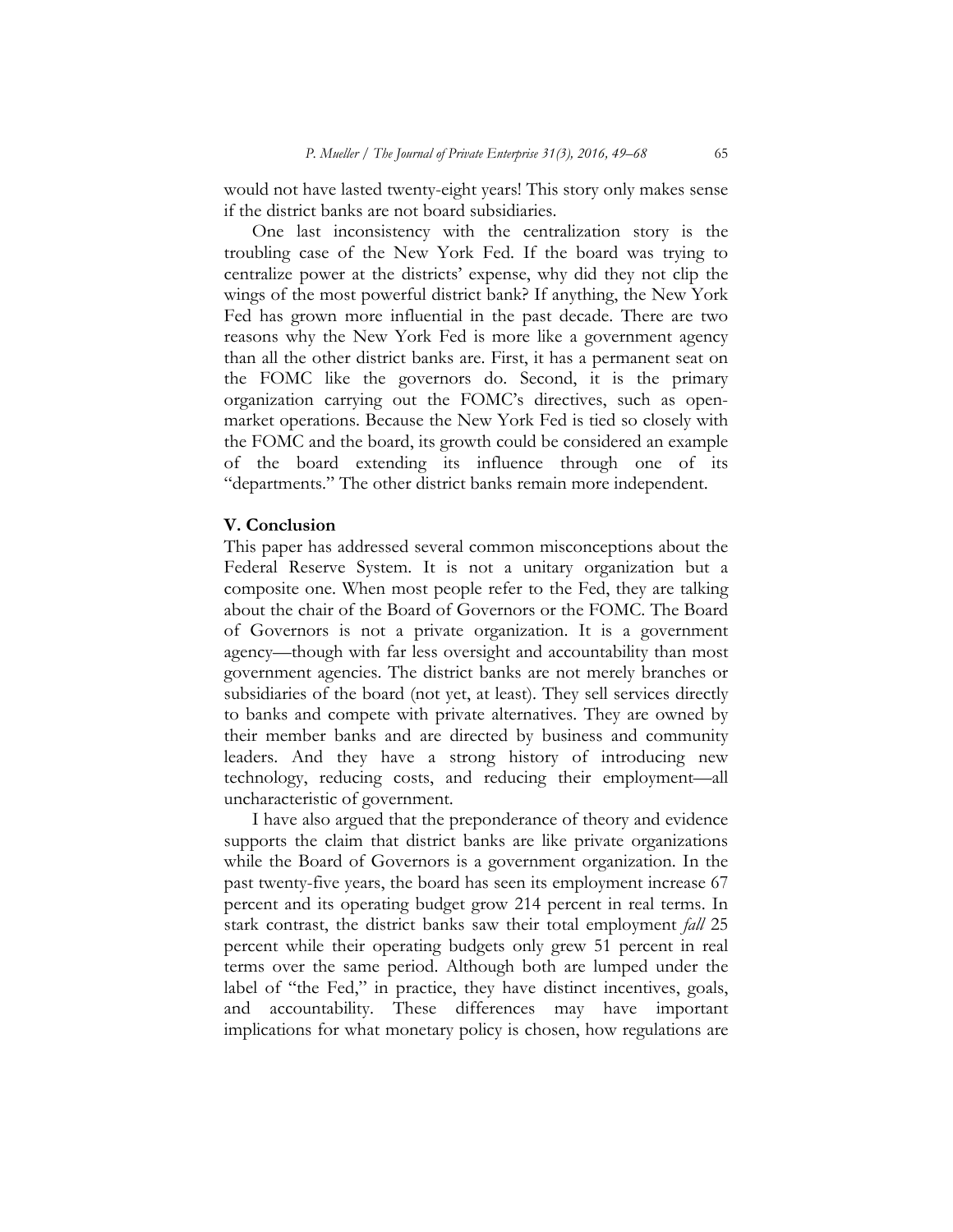enforced, and which is more likely to act on useful knowledge and respond more quickly to the market's needs. Uniform policies implemented by the board are less likely to meet the various needs of local areas than policies made by district banks because the board lacks clear market feedback and competition.

The shortcomings of board policies become more severe as it grows more powerful. The board's staff and budget have grown tremendously, along with its authority and discretion. What implications does this have for the Federal Reserve System and for society? The district banks will likely become less and less independent over time. As the board forms a larger and larger share of the overall system, its influence on the district banks will continue to grow. And since it wields veto power over their budgets and over the FOMC, district presidents do not have the de jure or the de facto power to reverse the board's growth. Only a sea change in public opinion toward greater economic freedom and financial deregulation, as Calabria (2014) describes, can reverse this trend through congressional action. But as the board continues increasing in power and discretion, we can expect less effective policies and less accountability for the monetary system as a whole.

#### **References**

- Adams, Robert M., Paul W. Bauer, and Robin C. Sickles. 2004. "Scale Economies, Scope Economies, and Technical Change in Federal Reserve Payment Processing." *Journal of Money, Credit, and Banking*, 36(5): 943–58.
- Bauer, Paul W., and Diana Hancock. 1993. "The Efficiency of the Federal Reserve in Providing Check Processing Services." *Journal of Banking & Finance*, 17(2): 287–311.
- Bauer, Paul W., and Diana Hancock. 1995. "Scale Economies and Technological Change in Federal Reserve ACH Payment Processing." *Economic Review – Federal Reserve Bank of Cleveland*, 31: 14–29.
- Bauer, Paul W., and Gary D. Ferrier. 1996. "Scale Economies, Cost Efficiencies, and Technological Change in Federal Reserve Payments Processing." *Journal of Money, Credit and Banking*, 28(4): 1004–39.
- Berger, A. N., Diana Hancock, and Jeffrey C. Marquardt. 1996. "A Framework for Analyzing Efficiency, Risks, Costs, and Innovations in the Payments System." *Journal of Money, Credit and Banking*, 28(4): 696–732.
- Blinder, Alan S. 2010. "How Central Should the Central Bank Be?" *Journal of Economic Literature*, 48(1): 123–33.
- Boettke, Peter J., and Daniel Smith. 2013a. "Federal Reserve Independence: A Centennial Review." *Journal of Prices & Markets* 1: 31–48.
- Boettke, Peter J., and Daniel Smith. 2013b. "A Century of Influence: An Anecdotal History of Compromised Federal Reserve Independence." GMU Working Paper in Economics no. 12-40.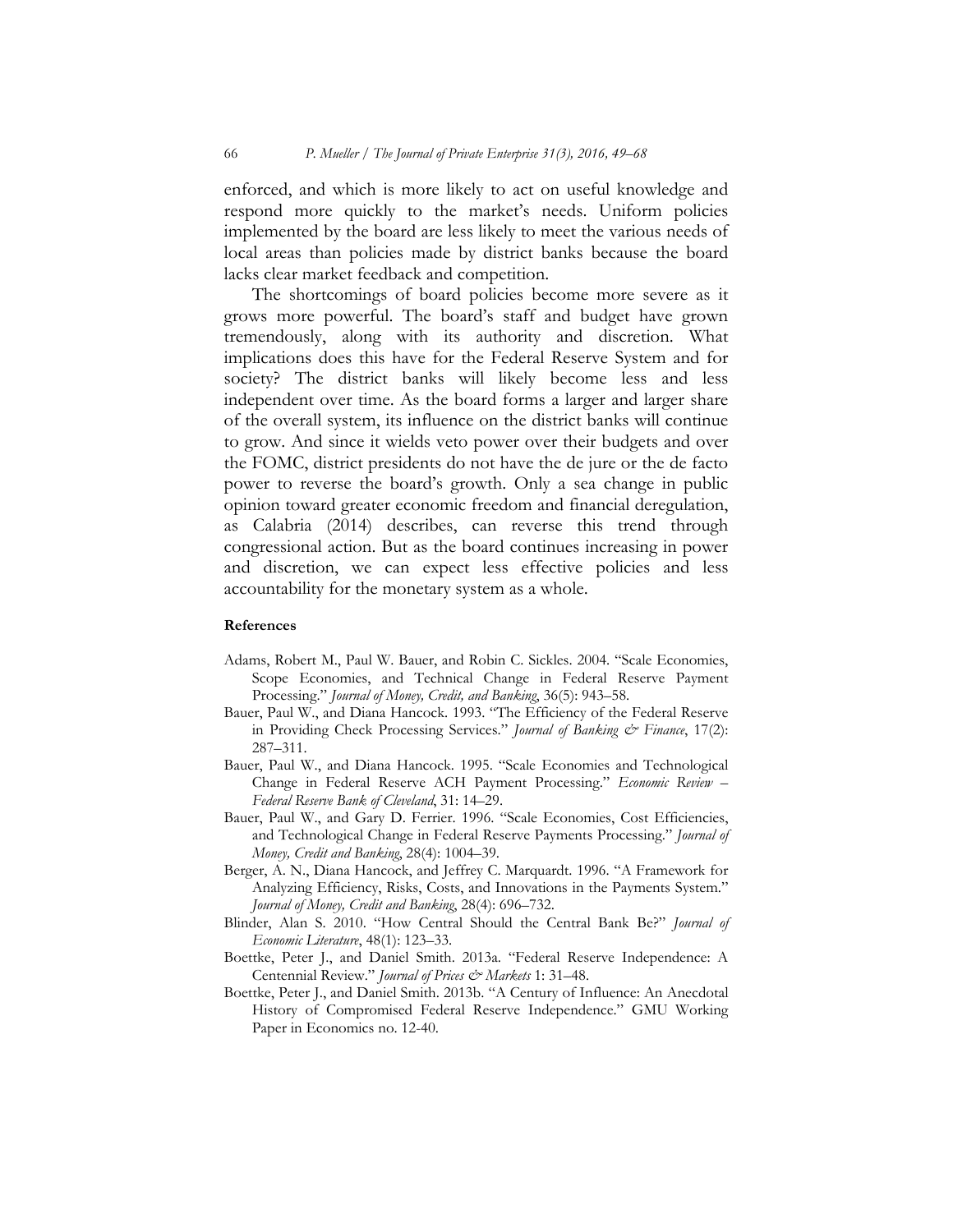- Calabria, Mark. 2012. "On New Fed Nominations: Are There No Keynesians in Flyover Country?" Cato Institute: Cato at Liberty.
- Calabria, Mark. 2014. "On the Political Possibility of Separating Banking and the State." *Journal of Private Enterprise*, 29(3): 11–28.
- Caporale, Tony, and Kevin Grier. 2005. "How Smart Is My Dummy? Time Series Tests for the Influence of Politics." *Political Analysis*, 13(1): 77–94.
- Cargill, T. F. 2014. "The Role of the State in Finance and Money: Implications for Economic Stability." *Journal of Private Enterprise*, 29(3): 29–42.
- Chappell Jr., Henry W., Rob Roy MacGregor, and Todd A. Vermilyea. 2005. *Committee Decisions On Monetary Policy: Evidence from Historical Records of the Federal Open Market Committee*. Cambridge, MA: MIT Press.
- Conti-Brown, Peter. 2015. "The Institutions of Federal Reserve Independence." *Yale Journal on Regulation*, 32(2): 257–310.
- Dallas Federal Reserve Bank. 2013. *Understanding the Fed.* Dallas: Dallas Federal Reserve Bank.
- Friedman, Milton. 1985. "The Case for Overhauling the Federal Reserve." *Challenge*, 28(3): 4–12.
- Friedman, Milton. (1962) 2009. *Capitalism and Freedom*. Chicago: University of Chicago Press.
- Havrilesky, Thomas M., and Robert Schweitzer. 1990. "A Theory of FOMC Dissent Voting with Evidence from the Time Series." In *The Political Economy of American Monetary Policy*, ed. Thomas Mayer, 197–210. New York: Cambridge University Press.
- Havrilesky, Thomas M., and John A. Gildea. 1991. "The Policy Preferences of FOMC Members as Revealed by Dissenting Votes: Comment." *Journal of Money, Credit and Banking*, 23(1): 130–38.
- Kettl, Donald F. 1986. *Leadership at the Fed*. New Haven, CT: Yale University Press.
- Maier, Philipp. 2002. "Rhetoric and Action: What Are Central Banks Doing before Elections?" *Public Choice*, 112(3–4): 235–58.
- Meltzer, Allan H. 2009. *A History of the Federal Reserve*, vol. 2, bk. 1, 1951–69. Chicago: University of Chicago Press.
- National Bank Act as Amended the Federal Reserve Act and Other Laws Relating to National Banks. 1935. Section 136.
- Rowe, J. Z. 1966. *The Public-Private Character of United States Central Banking*. New Brunswick, NJ: Rutgers University Press.
- Salter, A. W. 2013. "Not All NGDP Is Created Equal: A Critique of Market Monetarism." *Journal of Private Enterprise*, 29(1): 41–52.
- Selgin, George, William D. Lastrapes, and Lawrence H. White. 2012. "Has the Fed Been a Failure?" *Journal of Macroeconomics*, 34(3): 569–96.
- Silber, William L. 2012. *Volcker: The Triumph of Persistence*. New York: Bloomsbury Publishing USA.
- Thornton, Daniel L., and David C. Wheelock. 2014. "Making Sense of Dissents: A History of FOMC Dissents." *Review,* Federal Reserve Bank of St. Louis, 96(3): 213–27.
- Timberlake, Richard H. 1993. *Monetary Policy in the United States: An Intellectual and Institutional History*. Chicago: University of Chicago Press.
- Wagner, Richard E. 2009. "Property, State, and Entangled Political Economy." In *Markets and Politics: Insights from a Political Economy Perspective*, ed. W. Schäfer, A. Schneider, and T. Thomas, 37–49. Marburg, Germany: Metropolis.